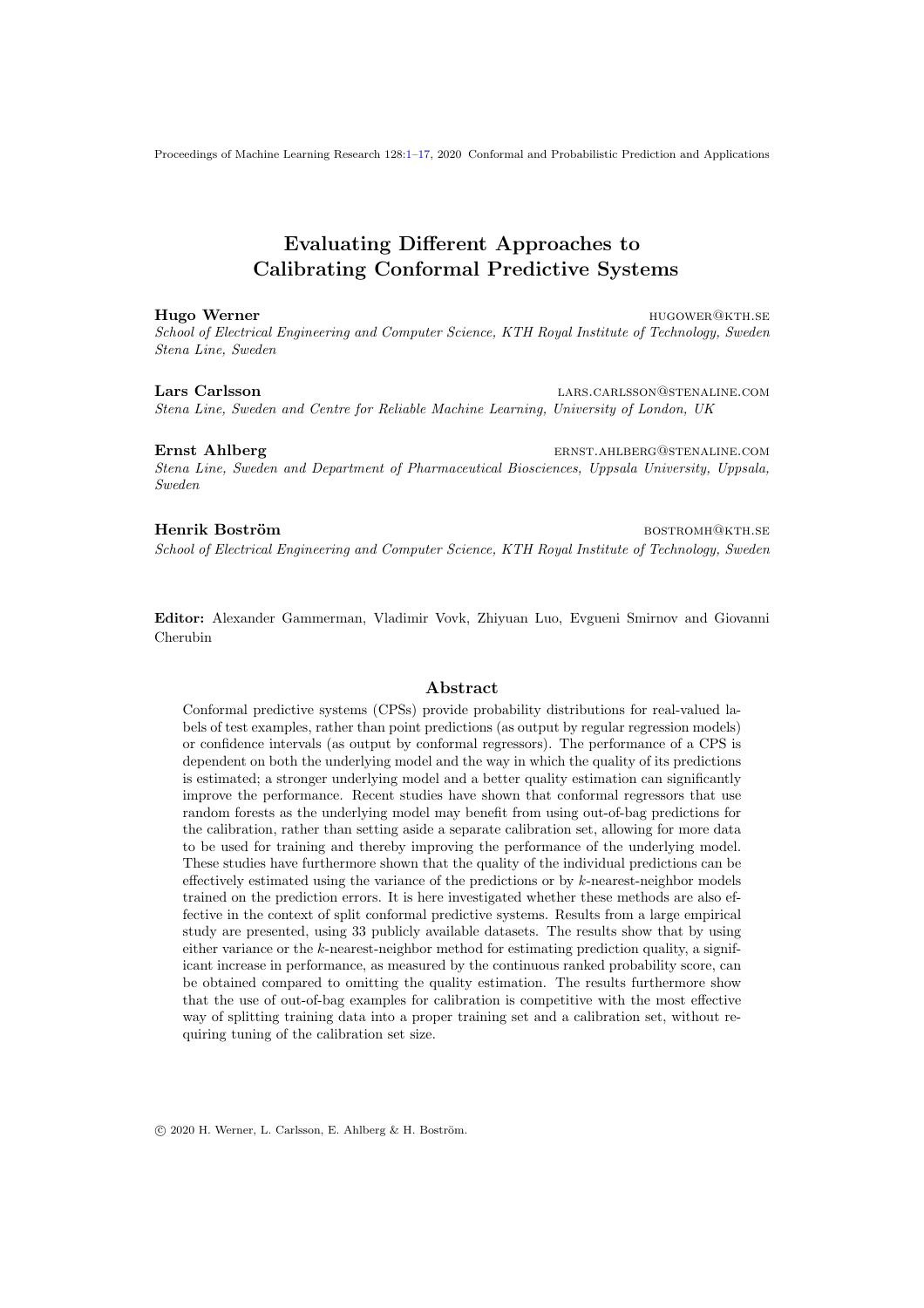Keywords: Conformal predictive distributions *·* Split conformal predictive systems *·* Quality estimation *·* Regression *·* Random forest

#### 1. Introduction

Inductive conformal prediction (ICP) (Papadopoulos et al., 2002) was proposed to address the computational cost of the original, transductive, approach to conformal prediction (Gammerman et al., 1998). While the original approach requires re-training for each new test example, ICP requires training of one model only. This however requires that the training set is divided into a proper training set and a calibration set, which reduces the number of examples that are available for model building. Conformal regressors is a class of conformal predictors with a continuous label set. They have been combined with several different machine learning algorithms, e.g., ridge regression (Papadopoulos et al., 2002), neural networks (Papadopoulos and Haralambous, 2010), kNN (Papadopoulos et al.,  $2011a$ , and random forests (Johansson et al.,  $2014$ ; Boström et al.,  $2017$ ). The benefit of using these algorithms within the conformal regression framework is that the resulting models are valid; the true labels are within the output prediction sets (intervals) with a specified probability (confidence level). The size of a prediction set indicates the degree of uncertainty in the prediction, and also provides information of what labels are unlikely. This has been explored and used in a number of applications, such as in air pollution prediction (Ivina et al., 2012) and in early drug discovery (Svensson et al., 2018).

However, in a decision making context, one typically needs more fine-grained information than just the prediction set; instead, probability distributions over the possible labels may be needed. In the case of classification, the Venn-ABERS predictors (Vovk and Petej, 2012) was developed to generate valid probabilities. Recent developments (Vovk et al., 2017) has introduced probability distributions in the regression setting based on conformal transducers. This approach has been made more computationally efficient in (Vovk et al., 2019), in which split conformal predictive systems were introduced.

In the present work, we investigate whether previous findings on techniques for generating effective conformal regressors carry over to conformal predictive systems. Specifically, we investigate whether the use of a quality estimate, indicating the difficulty on an examplelevel rather than assuming a uniform quality, leads to more effective conformal predictive systems; using k-nearest neighbors, as have been employed for conformal regressors in e.g., (Papadopoulos and Haralambous, 2011; Johansson et al., 2014), and a computationally more efficient variance-based approach, evaluated in (Boström et al., 2017). Furthermore, we investigate potential performance gains from using out-of-bag predictions for obtaining the calibration scores, rather dividing the training examples into proper training examples and calibration examples, which has been investigated for conformal regressors, when employing random forests as the underlying model, in (Johansson et al., 2014; Boström et al., 2017).

The remainder of this paper is organized as follows; in section 2 we will, for convenience, restate the definition of the split conformal predictive system (Vovk et al., 2019) and also describe the proposed modification, which allows for using all training examples for model construction. Next, in section 3, we will describe how the approach is assessed, followed by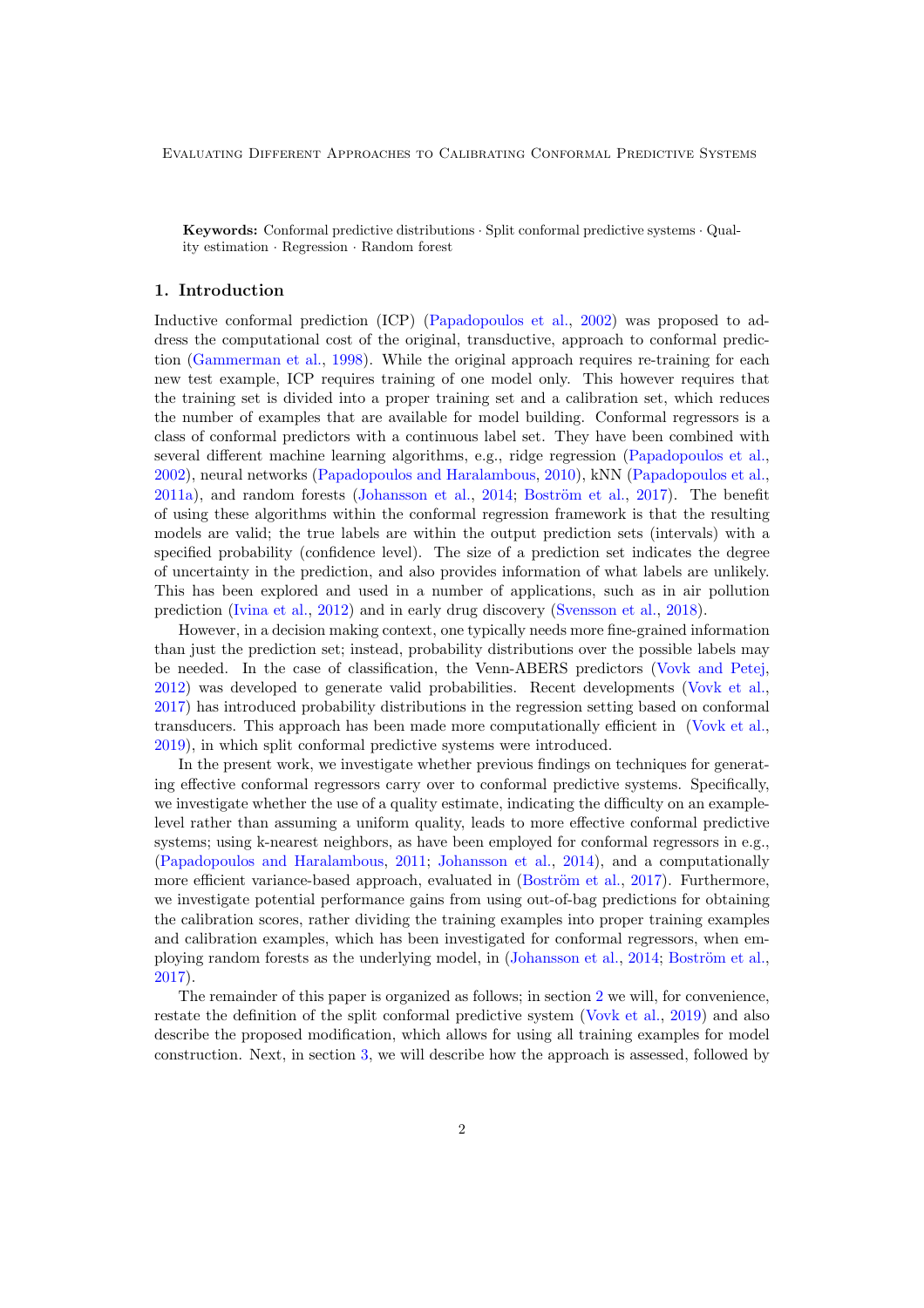the results from the empirical investigation. Finally, we discuss the results and summarize the main findings in section 4 and section 5, respectively.

#### 2. Methods

### 2.1. Conformal predictive systems

Conformal predictive systems (CPS) is a modification of conformal predictors. CPS arranges the p-values into a predictive distribution for each example, thus providing probabilities of various outcomes. The CPS used in this paper is the *split conformal predictive systems* (SCPS) which is a computationally efficient method presented in (Vovk et al., 2019). SCPS guarantees validity when the data is i.i.d. In this section, we briefly describe SCPS.

Let **X** be the object space and **Z** :  $\mathbf{X} \times \mathbb{R}$  be the example space such that  $(x, y) = z \in \mathbb{Z}$ ,  $y \in \mathbb{R}$ . Now we can define the split conformity measure,  $A_m : \mathbf{Z}^{m+1} \to \mathbb{R} \cup \{-\infty, \infty\}, m =$ 1*,* 2*, ...*, which makes up the core of SCPS. It is defined as a means to compare the size of a new label with previously observed labels. We can now use this to define the SCPS algorithm, see Algorithm 1.

Algorithm 1 Split Conformal Predictive System

Let  $\{z_1, ..., z_m\}$  be a training set and  $\{z_{m+1}, ..., z_n\}$  be a calibration set. for  $i \in 1, ..., n-m$  do  $\Box$  Define  $C_i$  by  $A_m(z_1, ..., z_m, z_{m+1}) = A_m(z_1, ..., z_m, (x, C_i))$ end Sort  $C_i$  in increasing order such that  $C_{(1)} \leq ... \leq C_{(n-m)}$ Set  $C_0 = -\infty$  and  $C_{n-m+1} = \infty$ Return the predictive distribution *Q*.

In Algorithm 1 the predictive distribution *Q* is defined as,

$$
Q(z_1, ..., z_n, (x, y), \tau) := \begin{cases} \frac{i+\tau}{n-m+1} & \text{if } y \in (C_{(i)}, C_{(i+1)}) \text{ for } i \in \{0, 1, ..., n-m\}, \\ \frac{i'+1+(i''-i'+2)\tau}{n-m+1} & \text{if } y = C_{(i)} \text{ for } i \in \{1, ..., n-m\}, \end{cases} \tag{1}
$$

where  $i' := \min\{j|C_{(j)} = C_{(i)}\}, i'' := \max\{j|C_{(j)} = C_{(i)}\}$  and  $\tau \sim \mathcal{U}(0, 1)$  is independently sampled for each  $y_i$ . Let  $\hat{y}$  be a prediction for y and  $\hat{\sigma}$  an estimate of the quality of  $\hat{y}$ . The conformity measure may then be defined as

$$
A_m(z_1, ..., z_m, z_{m+1}) := \frac{y - \hat{y}}{\hat{\sigma}}.
$$
\n(2)

There are other ways of defining the conformity measure but the above definition makes it computationally efficient to calculate  $C_i$  and thus making Algorithm 1 computationally efficient. With the conformity measure defined as (2) and  $A_m(z_1, ..., z_m, z_{m+1})$  $A_m(z_1, ..., z_m, (x, C_i))$ ,  $C_i$  is defined as

$$
C_i := \hat{y} + \frac{\hat{\sigma}}{\hat{\sigma}_{m+i}}(y_{m+1} - \hat{y}_{m+i}).
$$
\n(3)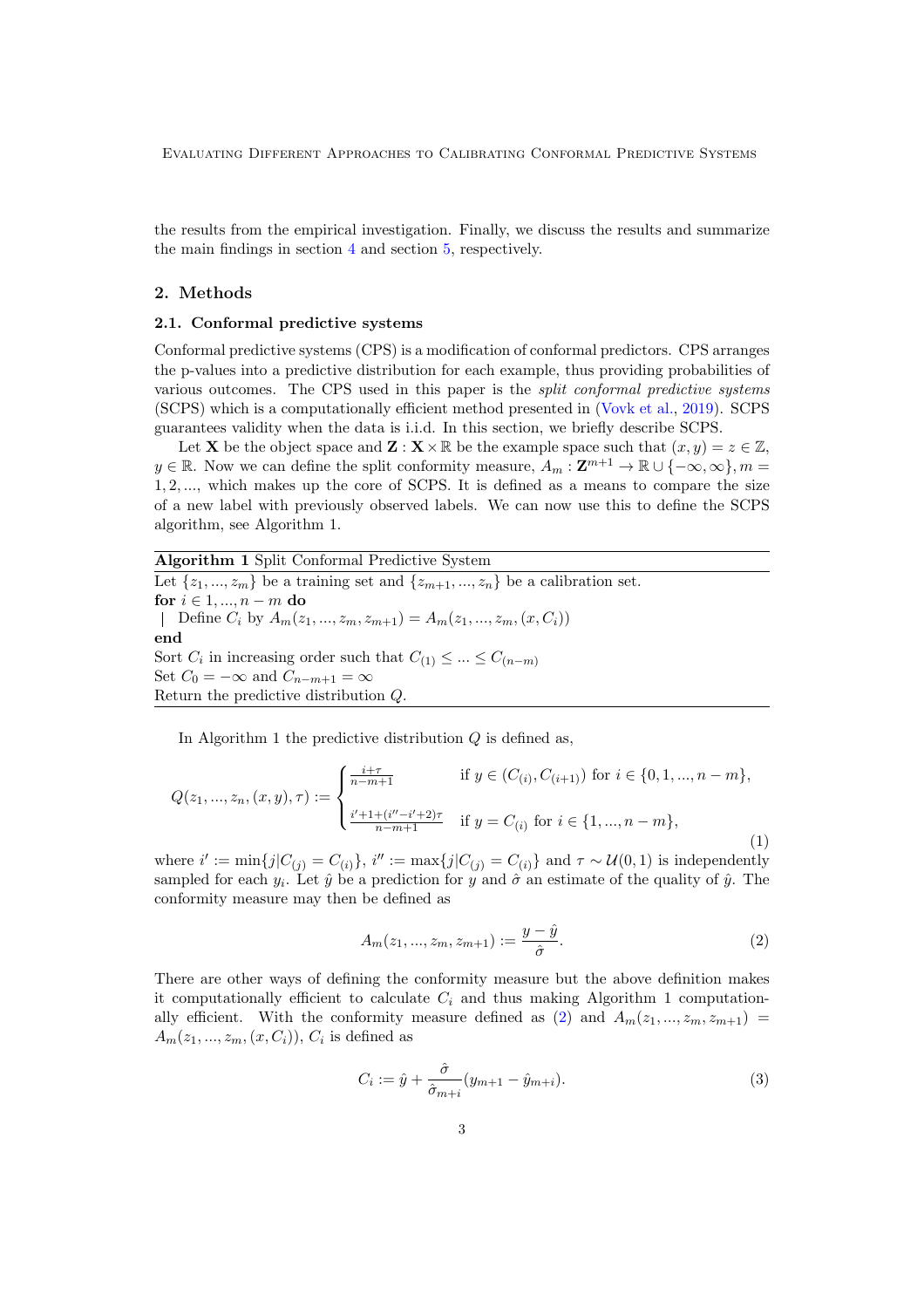The performance of conformal predictors is often evaluated by the efficiency, i.e., the size of the produced prediction intervals. CPSs may in principle also be evaluated with respect to efficiency, but this would require a significance level to be chosen and would furthermore not fully capture the quality of the predictive distribution generated by CPSs. To evaluate the performance of the predictive distribution, we instead consider the same loss function used in (Vovk et al., 2019), namely continuous ranked probability score (CRPS). If we let  $F: \mathbb{R} \to [0,1]$  be the distribution function and  $y_i$  the label, then the CRPS is defined as

$$
CRPS(F, y_i) = \int_{-\infty}^{\infty} (F(y) - \mathbf{1}_{y>y_i})^2 dy.
$$
 (4)

The lower the CRPS, the better the performance, with a lowest possible value of 0. Due to the fuzziness of SCPS, CRPS cannot be computed directly. However, with the following modification of *Q*, (Vovk et al., 2019), the fuzziness is ignored and using CRPS as a measurement of performance becomes viable,

$$
Q(z_1, ..., z_n, (x, y), \tau) := \begin{cases} \frac{i}{n-m} & \text{if } y \in (C_i, C_{i+1}) \text{ for } i \in \{0, 1, ..., n-m\}, \\ \frac{i}{n-m} & \text{if } y = C_i \text{ and } y \neq C_{i+1} \text{ for } i \in \{1, ..., n-m\}. \end{cases}
$$
(5)

#### 2.2. Underlying model

Random forests are ensembles of random trees (Breiman, 2001). Each random tree is a decision tree trained on a bootstrap replicate of the training examples, i.e., *n* examples are sampled with replacement from the original *n* training examples. Thus each tree will be constructed from only a subset of the training set. The examples which are not used during training of a particular tree are said to be out-of-bag (oob) examples for that tree.

SCPS uses a training set to train the underlying model and a calibration set to generate the predictive distribution. With a finite number of examples in a dataset, there is a tradeoff between the number of examples to use for training versus calibration. In general, the more examples in the training set, the stronger will the underlying model be. However with fewer examples in the calibration set, the more coarse the distribution will be. As suggested in (Devetyarov and Nouretdinov, 2010) and further investigated in (Johansson et al., 2014), in the context of conformal prediction, an alternative to splitting the dataset is to use the oob predictions of a random forest when obtaining the calibration scores. The advantage of this method is that all examples can be used for both training and calibration. There is however a potential down-side to the method. When predicting the label for an oob example, only the trees that were not trained from that particular example will be used, i.e., only a subset of the trees in the forest are used for each oob example. Hence, the predictions by such subsets of the forest can be expected to be less accurate than when using the entire forest to form the predictions. Moreover the validity is lost, however, (Johansson et al.,  $2014$ ) and (Boström et al.,  $2017$ ) show that when using oob predictions within the framework of conformal prediction, validity holds empirically.

By accurately estimating the quality of the predictions of the underlying model, the performance of the SCPS may be improved. In  $(Boström$  et al., 2017), two methods for estimating the quality of predictions in the context of conformal regression forests were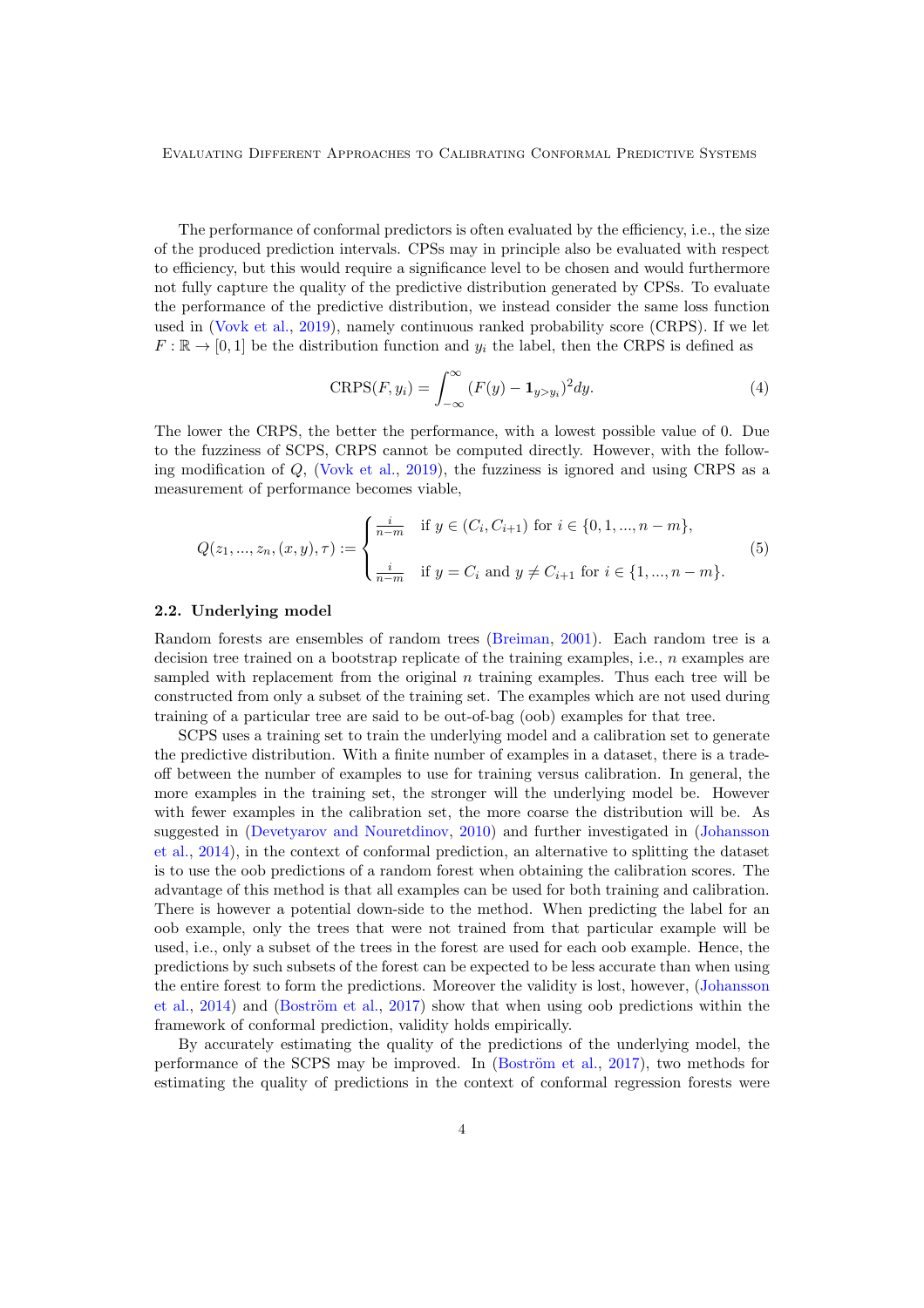investigated. The first method employed the variance of the predictions of the trees in the random forest. The second method, which was first proposed in (Papadopoulos et al., 2011b), used a weighted average of the prediction error of the *k* nearest neighbours.

### 2.3. No quality estimation

Conformal predictive distributions can be used without estimating the quality of each prediction. By setting  $\hat{\sigma} = 1$  for all examples, i.e., both in the calibration set and the test set, we assume that all predictions will be of equal quality. Thus the characteristics of the predictive distribution will be the same differing only by a shift depending on the prediction of the underlying model. Although an SCPS without quality estimation provides more information than a point prediction, it is of interest to be able to estimate the quality and thus get a unique predictive distribution for each example.

#### 2.4. Variance

The first method used for estimating the quality of predictions is to use the variance of the predictions for the different trees. For easily predicted examples, the trees in the forest can be expected to agree more and hence the variance will be small. On the contrary, for uncertain predictions, the trees will typically differ in their predictions, which results in a larger variance. Assuming that the forest has *N* trees and that  $\{p_1, p_2, ..., p_N\}$  are the predictions of the trees in the forest and that  $\beta > 0$  is some small number to avoid division by zero in (3). The quality estimation,  $\hat{\sigma}$ , for an example using the variance is then defined as

$$
\hat{\sigma} = \frac{1}{N} \sum_{t=1}^{N} p_t^2 - \frac{1}{N^2} \left( \sum_{t=1}^{N} p_t \right)^2 + \beta \tag{6}
$$

In the case of using the oob method, only a subset of the trees are used for the calibration set. The variance will also be calculated from this subset of trees. To best replicate this for the quality estimation of the test examples, trees are selected by a bootstrap replicate and the variance of the predictions of the trees which are not included in the bootstrap replicate is calculated.

### 2.5. kNN

The second method used for estimating the quality of predictions is by calculating the average out-of-bag error of the *k* nearest examples weighted by the Euclidean distance. This is motivated by the assumption that the quality of predictions of examples that are separated by a small Euclidean distance will differ less than those further apart. Let  $\{o_1, o_2, ..., o_k\}$ be the oob errors,  $d_i$  the Euclidean distance between the (calibration or test) example and its *k* nearest neighbors and  $\beta > 0$  a small number to avoid division by zero in (3). Then  $\hat{\sigma}$ is defined as

$$
\hat{\sigma} = \frac{\sum_{j=1}^{k} o_j / d_j}{\sum_{j=1}^{k} 1 / d_j} + \beta \tag{7}
$$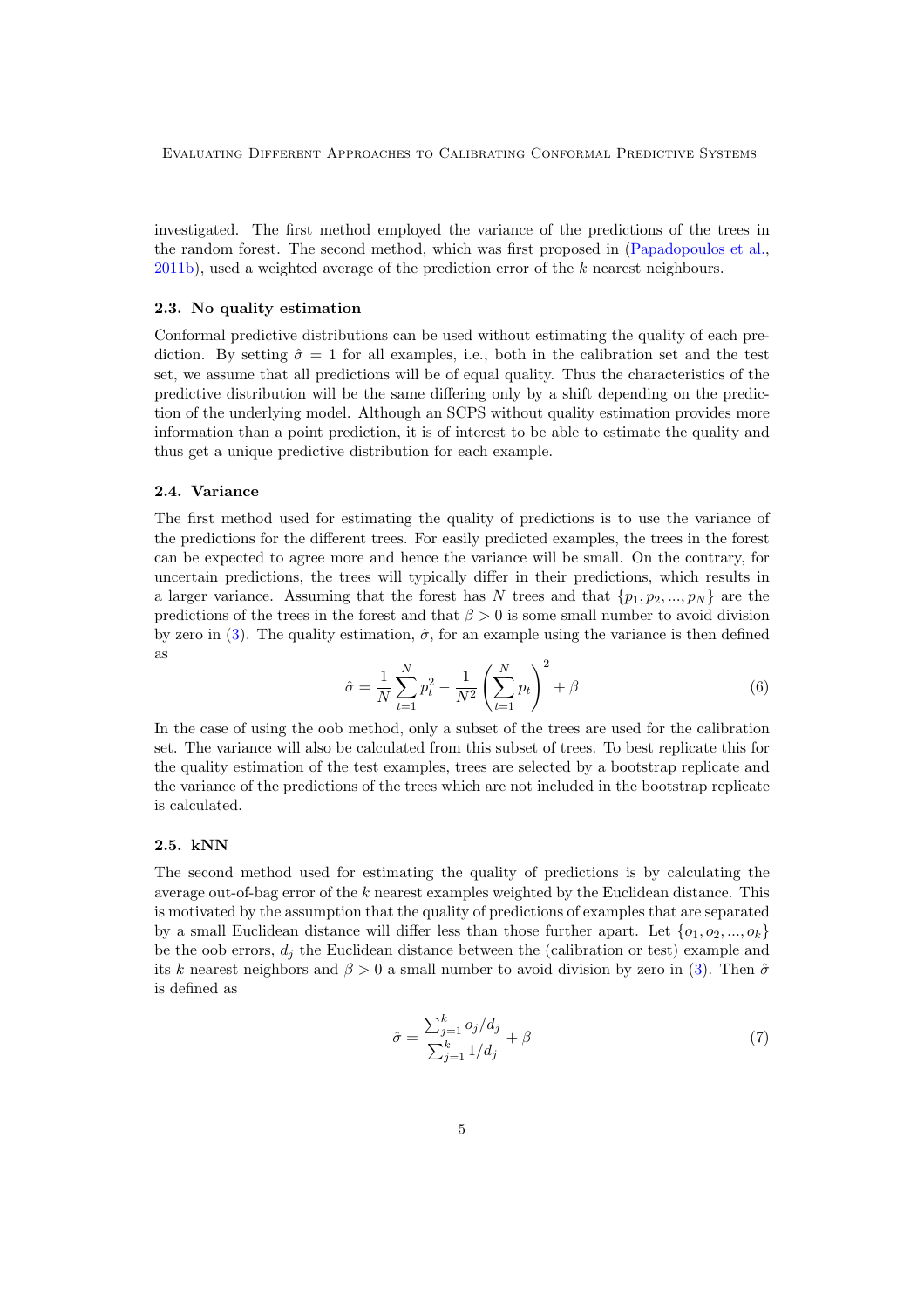#### 3. Experiments

The experiments were designed to compare the performance of splitting the dataset into a test set and calibration set with the use of the entire dataset for training and using oob predictions for the calibration in the conformal predictive distribution setting. Another purpose of the experiment was to compare and evaluate the two above quality estimation methods in the conformal predictive distribution setting. In these experiments, the performance was measured by CRPS.

#### 3.1. Experimental setup

For the experiments in this paper, the same 33 publicly available datasets were used as considered in  $(Boström et al., 2017)$  and  $(Johansson et al., 2014)$ . Details of these datasets are listed in Table A.1 in the Appendix. The number of instances in the datasets ranges roughly from 500 to 10000 and the number of attributes ranges from 2 to 15. To allow for comparing the results, the labels (*y*) were normalized by

$$
\tilde{y}_i = \frac{y_{\text{max}} - y_i}{y_{\text{max}} - y_{\text{min}}}
$$
\n(8)

In the experiments, the different quality estimation methods were employed and for each method, different sizes of the training and calibration sets were considered together with using the entire dataset for training and the oob examples for calibration. The considered ratios of the sizes of the training and calibration sets were 1:9, 2:8, *...*, 9:1. In all experiments, 30% of each dataset was used as a test set. The experiments were repeated 10 times with each dataset split randomly into the proper training set, calibration set and test set. The CRPS score for each dataset and experiment was calculated by taking the average of the CRPS of all examples in the test sets. The parameters used were the same for all datasets. Following (Johansson et al., 2014) and (Boström et al., 2017), the parameter  $\beta$ in equation  $(6)$  and  $(7)$  was set to 0.01 and the number of trees in the forest was set to 500. When the kNN method was used for estimating the quality of the predictions, the 25 nearest neighbors were used, as suggested in (Johansson et al., 2014). To compare the results of the different methods and determine if there was a significant difference, a Friedman test was performed, where the null hypothesis states that there is no difference in performance between the methods. To detect pairwise differences, the Friedman test was followed by a Nemenyi test (Demšar, 2006).

#### 3.2. Experimental results

For each combination of dataset, quality estimation method and training set size, ten CRPS scores were obtained and averaged, yielding a mean CRPS for each combination. Figures 1, 2, and 3 show box plots of the mean CRPS scores. Each figure shows the results from one of the quality estimation methods. For all three methods, the plots show that the more data that is used for training, the lower the average CRPS, i.e., an increase in performance. However, the spread of the results remains large for all sizes of the training and calibration set. The average CRPS scores from the ten runs for all the experiments are included in the Appendix in Tables A.2, A.3 and A.4.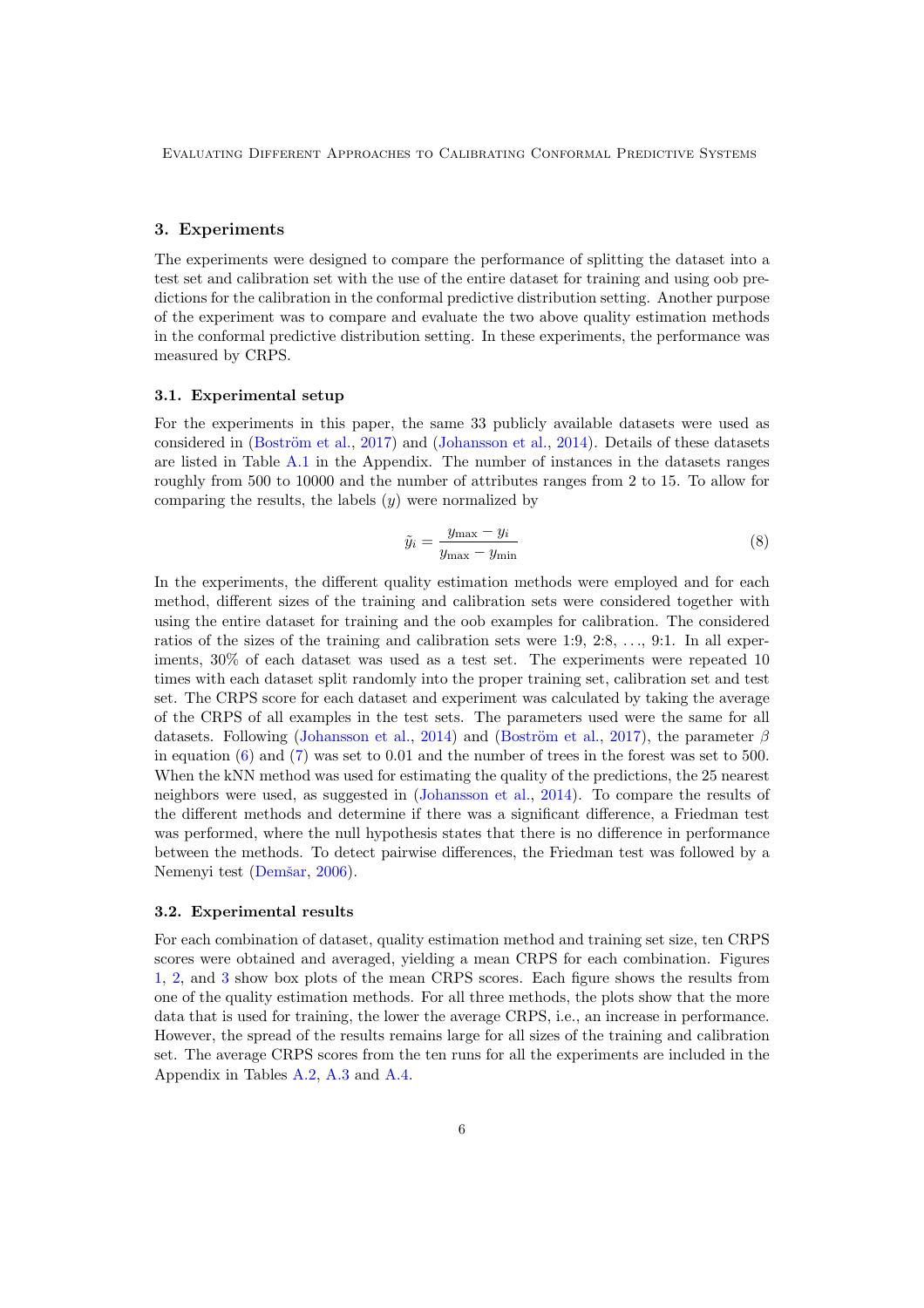In Fig. 4 and 6, the results from the corresponding Nemenyi tests are shown. The figures show the average rank of the CRPS for the different training set sizes and the oob method. They also show the critical difference (CD) for an  $\alpha = 0.05$ . The methods which are not connected by a black bar are significantly different from each other. As seen from the box plots, the performance increases with the size of the training set, while the oob method has the best ranking in all three setups. However, there is no significant difference in the performance between using most (80% or 90%) of the available data for training and the rest for calibration compared to using the oob method. In Fig. 7, the performances of the oob methods for each quality estimation method are compared. The plot shows that, again at  $\alpha = 0.05$ , there is a significant difference between omitting the quality estimation and using either of the employed quality estimation methods; both comparisons yield a p-value of  $0.001$ . There is however no significant difference between the two quality estimation methods.



Figure 1: Results for different calibration approaches without quality estimation, i.e.,  $\hat{\sigma} = 1$ .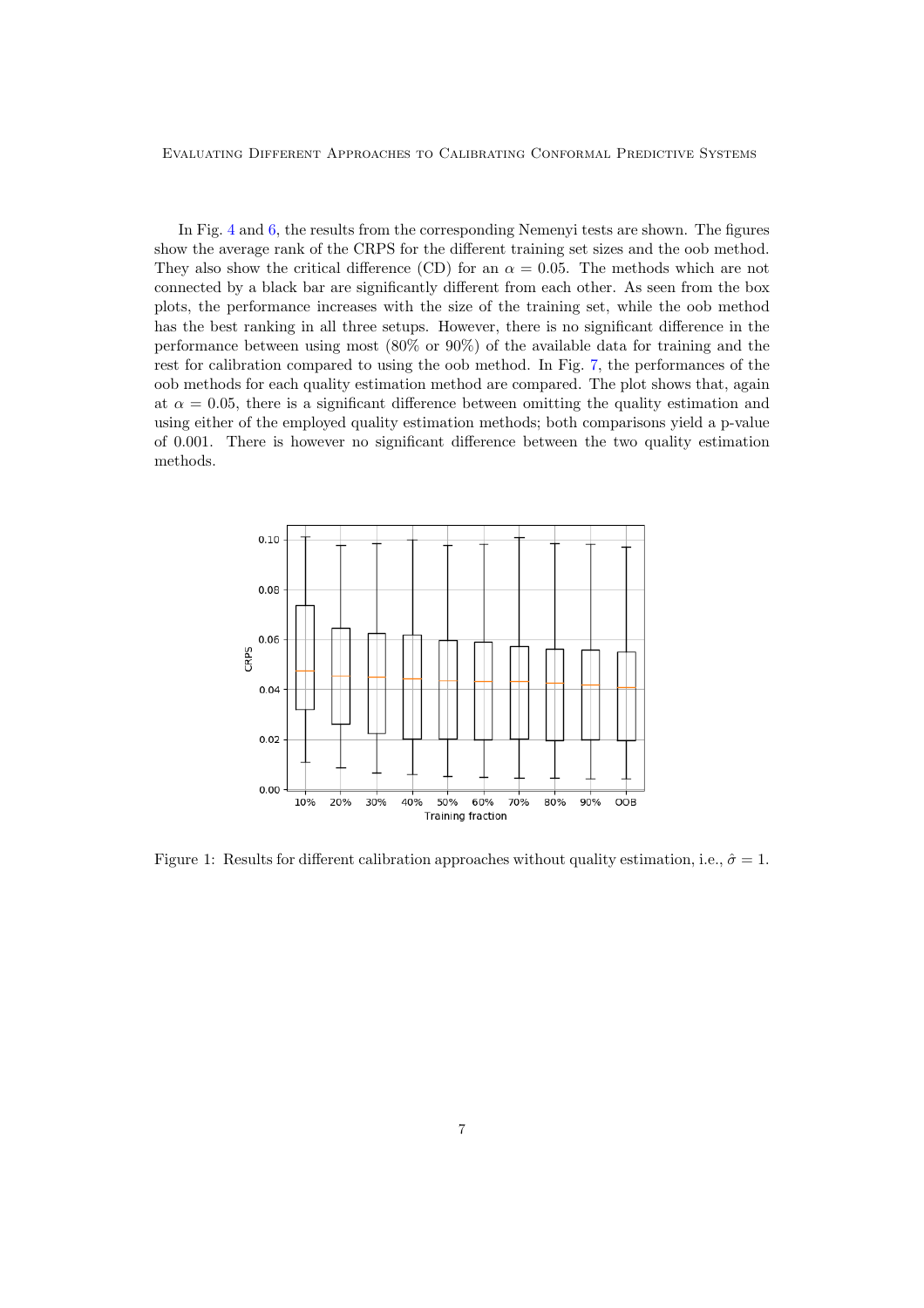

Figure 2: Results for different calibration approaches when estimating quality by variance.



Figure 3: Results for different calibration approaches when estimating quality by kNN.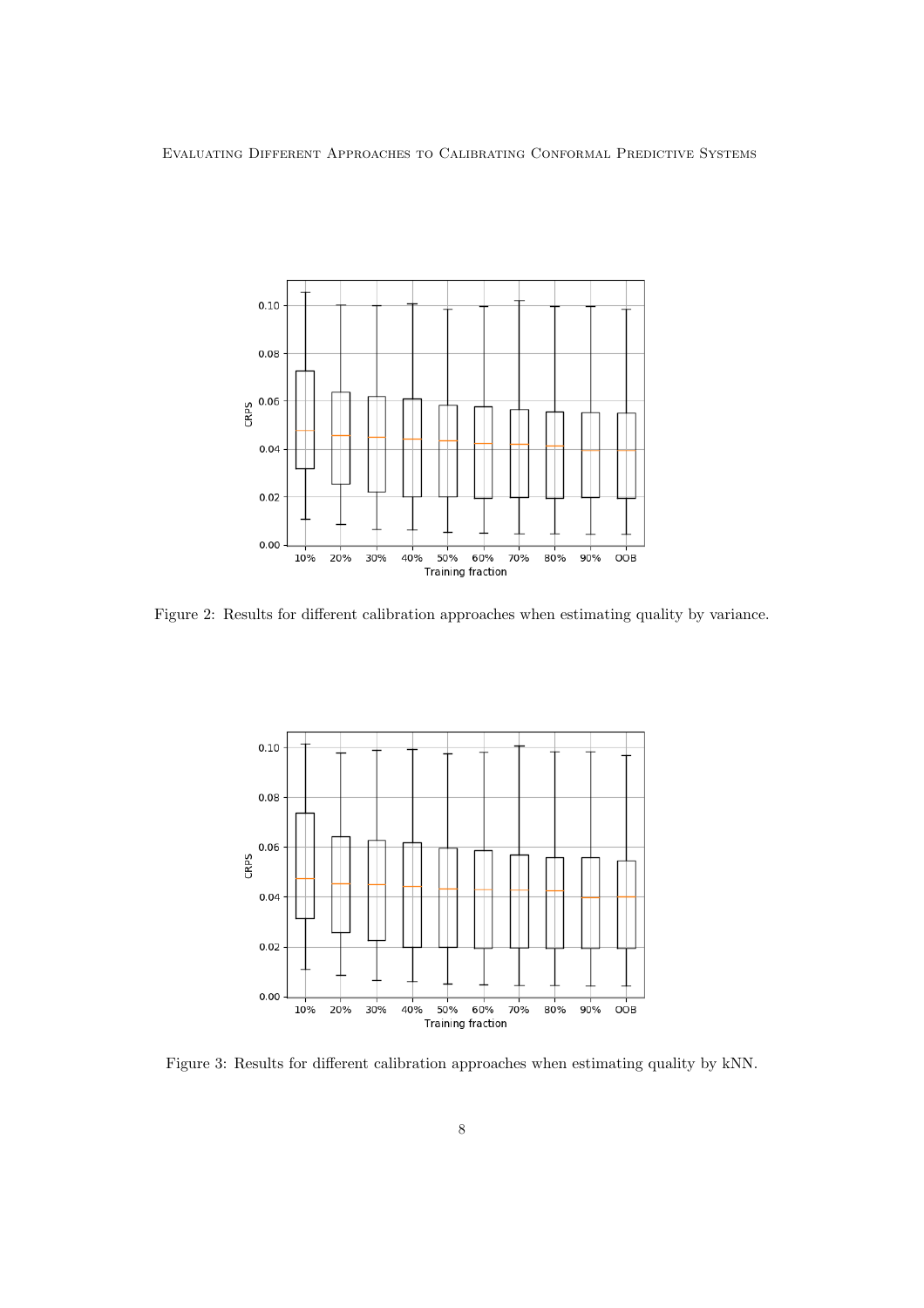

Figure 4: Nemenyi test of the results without quality estimation, i.e.,  $\hat{\sigma} = 1$ .



Figure 5: Nemenyi test of the results when estimating quality by variance.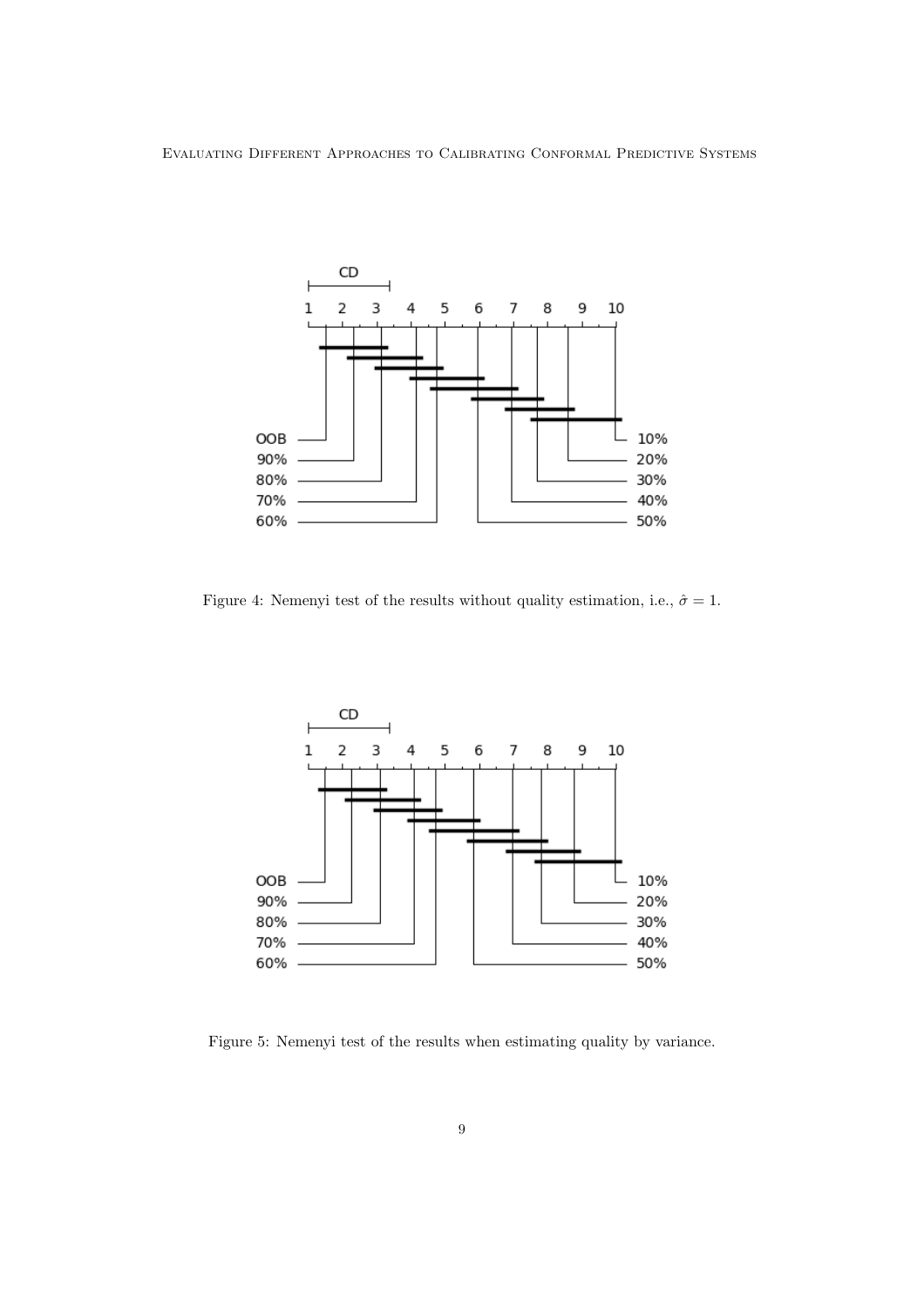

Figure 6: Nemenyi test of the results when estimating quality by kNN.



Figure 7: Nemenyi test of the results for all methods using oob.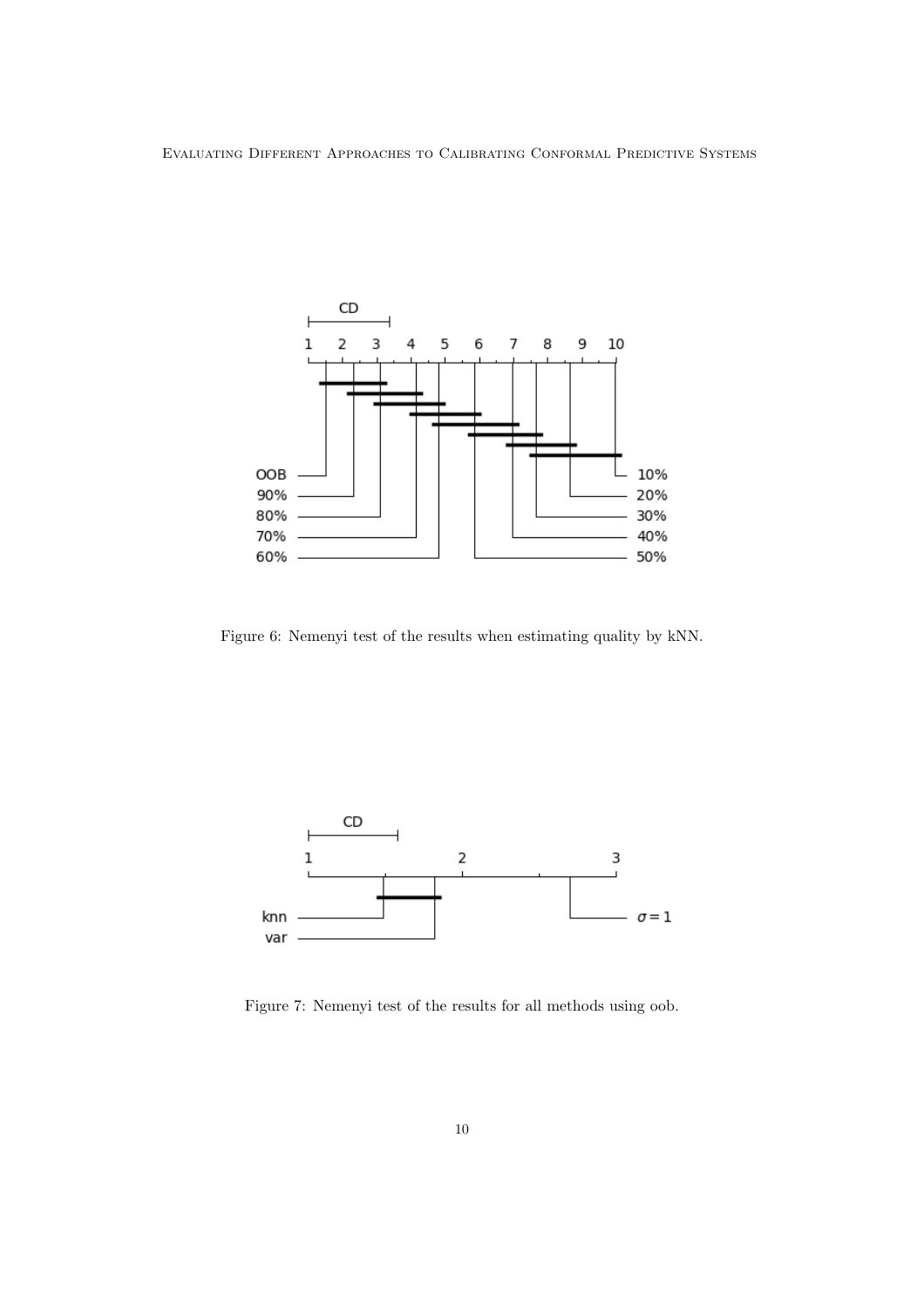## 4. Discussion

In this paper, the first, according to the best of our knowledge, large scale evaluation of approaches to generating split conformal predictive systems has been reported. We have mainly considered approaches that have earlier been demonstrated to be effective in the context of conformal regressors. One of the main results in our study shows that the oob approach is top-ranked more often than not, when compared to splitting the training data into a proper training and calibration set. This result is in line with previous results for conformal regressors, presented in (Johansson et al., 2014). Similar to when considering conformal regressors, one may explain the strong relative performance of the oob approach, by the stronger underlying models generated from the full training set, compared to using only a subset of the training examples. However, the difference between training using 90% versus 100% of the available data is marginal in many cases, which explains why a significant difference of the resulting conformal predictive systems was not observed in these cases. However, when comparing the oob method against using 70% or less of the data for training, there is indeed a significant difference in favor of the former. It should be noted that we have not investigated the case of using less than 10% for calibration when splitting the training set; results presented in (Vovk et al., 2019) showed that the performance started to decline when more than 90% was used for training, and we expect this to have been the case also in the considered setup. A major positive aspect of employing the oob approach is hence that there is one important parameter less to tune; the proper amount of data to use for training and calibration, respectively. The improvement in CRPS can be regarded as small in absolute values, but the relative improvement of several percent may have a large effect in decision making applications. Furthermore, no parameter tuning of the underlying model (random forests) was performed, which could have further improved the overall performance and perhaps also reduced the variance that was observed in the box plots. Tuning of the quality estimation methods parameters may also lead to that the performance is further improved and thus increasing the performance gap to not using quality estimation. However, we do not expect such tuning to dramatically change the outcome and conclusions of the study.

As discussed earlier, accurately estimating the quality of predictions can significantly improve the performance of SCPS. Similar to the results in earlier studies on conformal regression (Johansson et al., 2014; Boström et al., 2017), the methods used in this paper to estimate the quality of predictions together with SCPS were observed to significantly improve the performance. The results indicate that using kNN to estimate the quality appears to be the better option, which was also observed for conformal regressors in (Boström et al., 2017). However, the observed p-value of 0.366 do not allow for safely rejecting the null hypothesis, i.e., that there is no difference in performance between the kNN-based and the variance-based approach. Furthermore, since the computational cost of the kNN method is much higher than using the variance-based approach, the latter may be preferable.

## 5. Concluding remarks

We have investigated the effectiveness of alternative approaches to obtain calibration scores for conformal predictive systems; using various amounts of available training data for generating the underlying model and obtaining calibration scores, respectively, and using the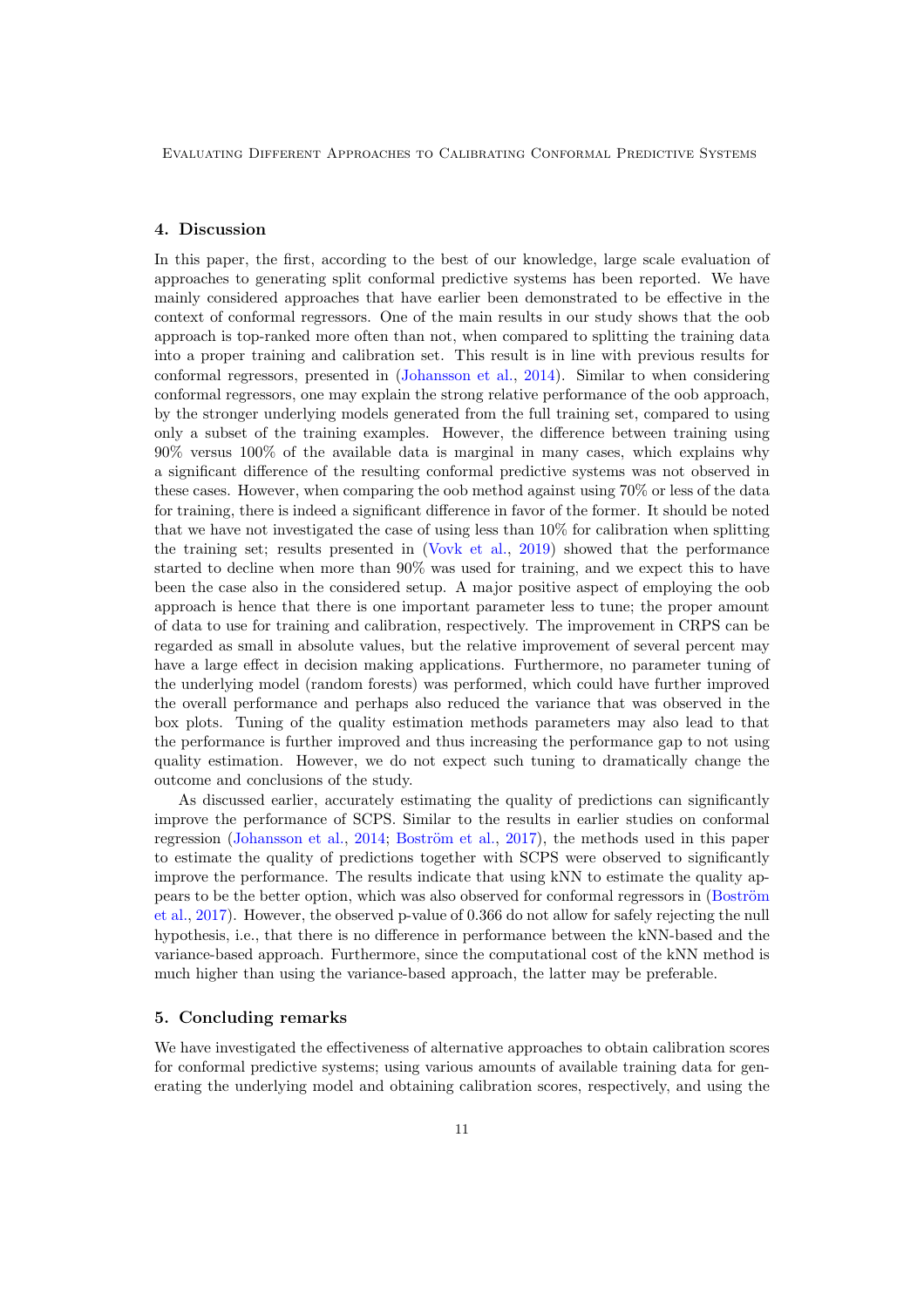full training set for both model building and calibration, which is an option when bagging is employed for the former, as calibration scores can be calculated using out-of-bag predictions. Moreover, three approaches to estimate the quality of the individual predictions were considered; using a constant quality for all predictions, using the variance among the predictions of the individual trees of the underlying random forest and employing a *k*-nearest-neighbor method.

Results from a large empirical study were presented, using 33 publicly available datasets together with random forests as the underlying model, and using the continuous ranked probability score (CRPS) as a performance metric. The results show that compared to omitting the quality estimation of the individual predictions, a significant increase in performance is obtained by using either the variance or the *k*-nearest-neighbor method. As no significant difference between the two latter methods was observed, the use of the variance method could be motivated based on its lower computational cost. The results furthermore show that the use of out-of-bag examples for calibration is competitive with the most effective way of splitting the training data into a proper training set and a calibration set, without requiring tuning of the calibration set size.

One direction for future research concerns analyzing and evaluating the computational cost of the various approaches, something which has been mainly ignored in this study. Also, comparing the approaches in this study to the recently proposed cross-conformal predictive systems (Vovk et al., 2019) is a natural extension. The latter are computationally more costly than the considered approaches, but could potentially lead to improved performance. Another direction for future work includes investigating and evaluating additional approaches to estimating the quality of the individual prediction. An important direction for future work includes considering additional ways of evaluating the split conformal predictive systems, e.g., using alternative performance metrics that more directly relate to the use of such systems in decision-making contexts,

#### Acknowledgment

This work was partially supported by the Wallenberg AI, Autonomous Systems and Software Program (WASP) funded by Knut and Alice Wallenberg Foundation. HB was partly funded also by the Swedish Foundation for Strategic Research (CDA, grant no. BD15-0006).

#### References

Henrik Boström, Henrik Linusson, Tuve Löfström, and Ulf Johansson. Accelerating difficulty estimation for conformal regression forests. *Ann. Math. Artif. Intell.*, 81(1-2): 125–144, 2017.

Leo Breiman. Random forests. *Machine Learning*, 45(1):5–32, 2001.

- Janez Demšar. Statistical comparisons of classifiers over multiple data sets. *J. Mach. Learn. Res.*, 7:1–30, 2006.
- Dmitry Devetyarov and Ilia Nouretdinov. Prediction with confidence based on a random forest classifier. *Artificial Intelligence Applications and Innovations*, pages 37–44, 2010.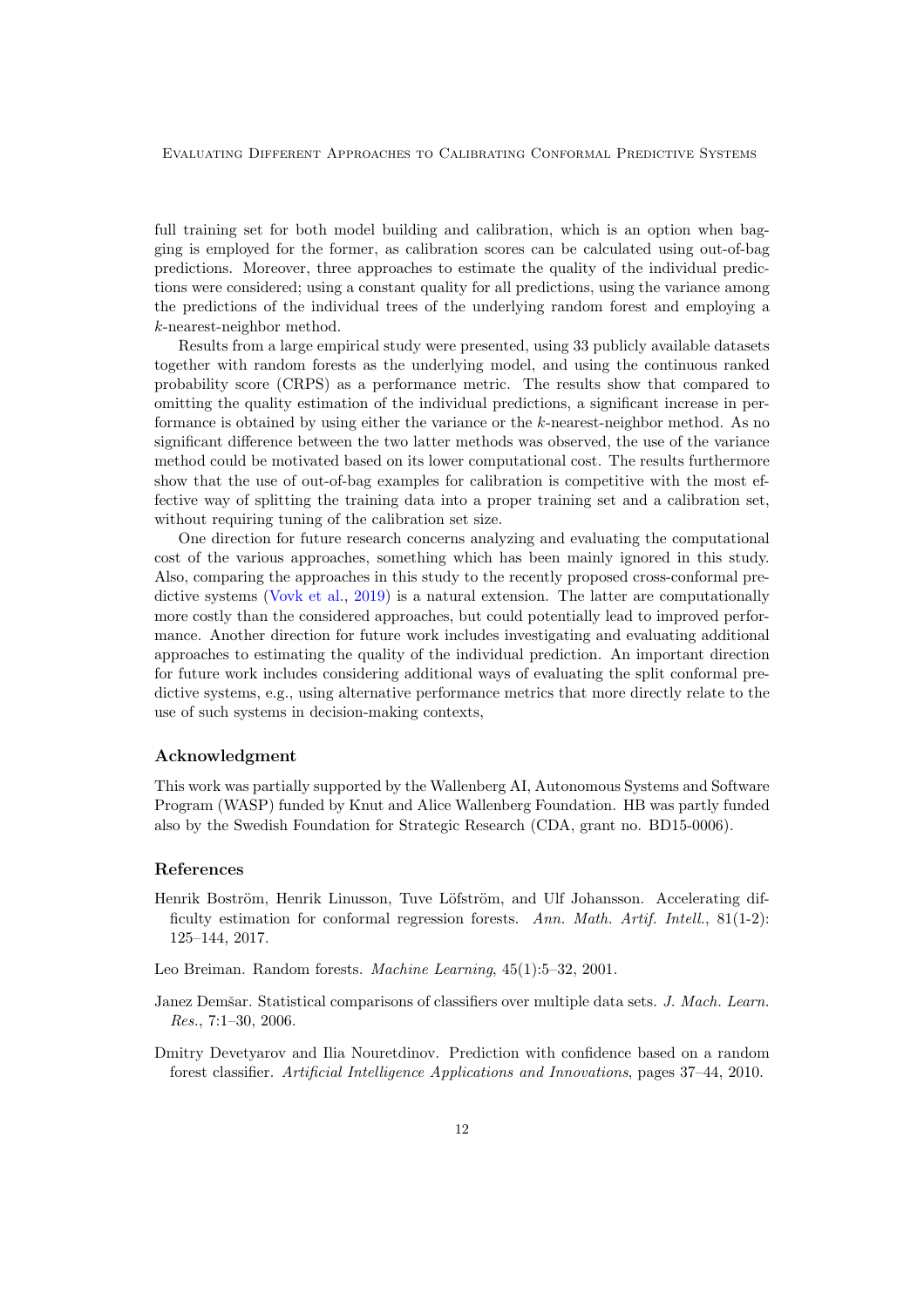- Gary Flake and Steve Lawrence. Efficient svm regression training with smo. *Machine Learning*, 46, 03 2001. doi: 10.1023/A:1012474916001.
- Alexander Gammerman, Volodya Vovk, and Vladimir Vapnik. Learning by transduction. In *Proceedings of the Fourteenth conference on Uncertainty in Artificial Intelligence*, pages 148–155. Morgan Kaufmann, 1998.
- Olga Ivina, Ilia Nouretdinov, and Alex Gammerman. Valid predictions with confidence estimation in an air pollution problem. *Progress in Artificial Intelligence*, 1:235–243, June 2012. ISSN 2192-6352. doi: 10.1007/s13748-012-0018-6.
- Ulf Johansson, Henrik Boström, Tuve Löfström, and Henrik Linusson. Regression conformal prediction with random forests. *Machine Learning*, 97(1-2):155–176, 2014.
- Harris Papadopoulos and Haris Haralambous. Neural networks regression inductive conformal predictor and its application to total electron content prediction. In *Artificial Neural Networks – ICANN 2010*, volume 6352 of *Lecture Notes in Computer Science*, pages 32–41. Springer Berlin Heidelberg, 2010.
- Harris Papadopoulos and Haris Haralambous. Reliable prediction intervals with regression neural networks. *Neural Networks*, 24(8):842–851, 2011.
- Harris Papadopoulos, Kostas Proedrou, Volodya Vovk, and Alex Gammerman. Inductive confidence machines for regression. In *Machine Learning: ECML 2002*, pages 345–356. Springer, 2002.
- Harris Papadopoulos, Vladimir Vovk, and Alexander Gammerman. Regression conformal prediction with nearest neighbours. *Journal of Artificial Intelligence Research*, pages 815–840, 2011a.
- Harris Papadopoulos, Vladimir Vovk, and Alexander Gammerman. Regression conformal prediction with nearest neighbours. *Journal of Artificial Intelligence Research*, 40(1): 815–840, 2011b.
- Fredrik Svensson, Natalia Aniceto, Ulf Norinder, Isidro Cortes-Ciriano, Ola Spjuth, Lars Carlsson, and Andreas Bender. Conformal regression for quantitative structure–activity relationship modeling—quantifying prediction uncertainty. *Journal of Chemical Information and Modeling*, 58(5):1132–1140, 2018.
- Vladimir Vovk and Ivan Petej. Venn–abers predictors. On-line Compression Modelling project (New Series), http://alrw.net, Working Paper 7, 2012.
- Vladimir Vovk, Jieli Shen, Valery Manokhin, and Min-ge Xie. Nonparametric predictive distributions based on conformal prediction. On-line Compression Modelling project (New Series), http://alrw.net, Working Paper 17, 2017.
- Vladimir Vovk, Ivan Petej, Ilia Nouretdinov, Valery Manokhin, and Alex Gammerman. Computationally efficient versions of conformal predictive distributions. *Neurocomputing*, 03 2019. doi: 10.1016/j.neucom.2019.10.110.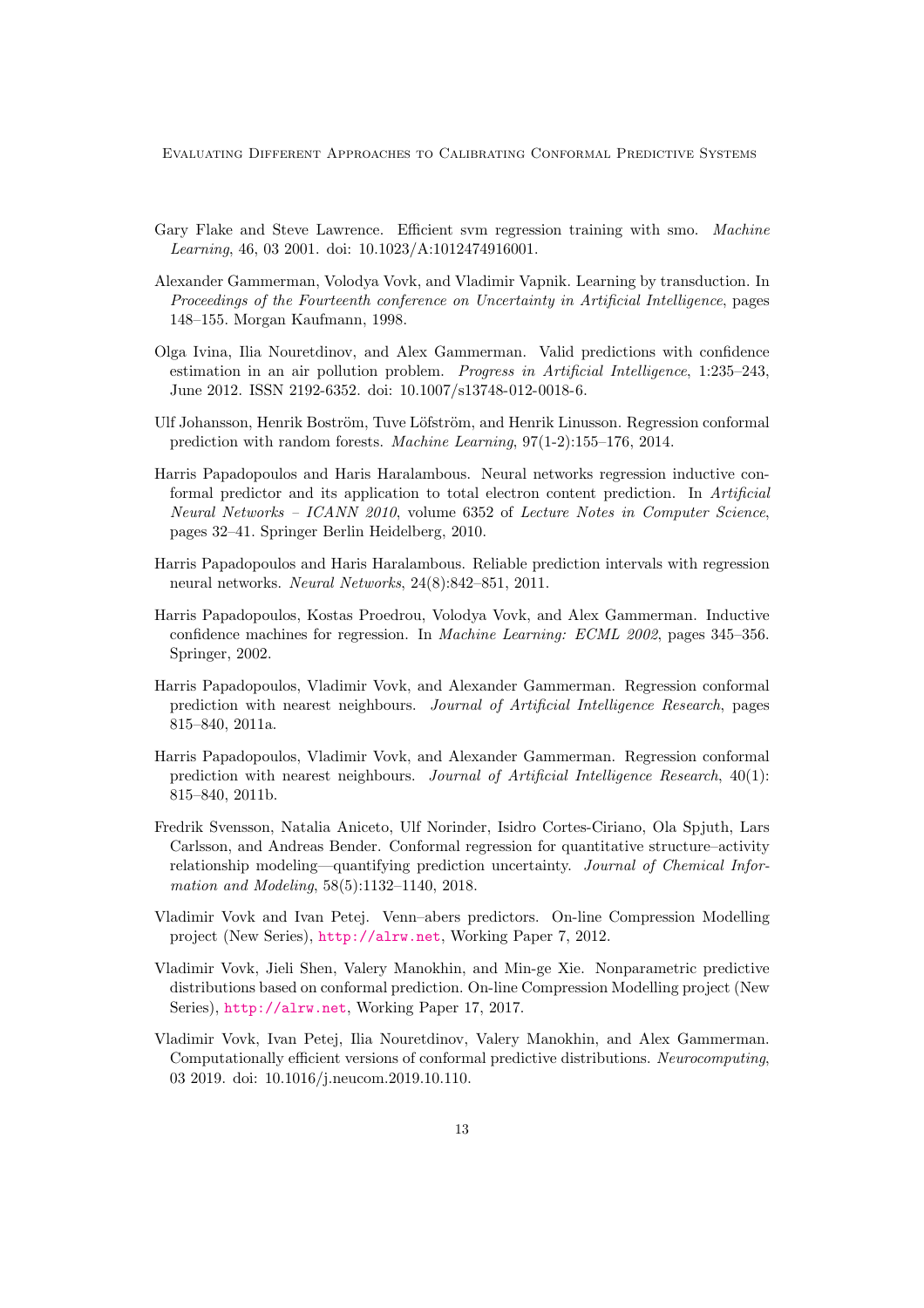# Appendix A.

| Name      | $#$ instances | $#$ attributes | source                     |
|-----------|---------------|----------------|----------------------------|
| abalone   | 4177          | 8              | <b>UCI</b>                 |
| anacalt   | 4052          | $\overline{7}$ | <b>KEEL</b>                |
| bank8fh   | 8192          | 8              | Delve                      |
| bank8fm   | 8192          | 8              | Delve                      |
| bank8nh   | 8192          | 8              | Delve                      |
| bank8nm   | 8192          | 8              | Delve                      |
| boston    | 506           | 13             | <b>UCI</b>                 |
| comp      | 8192          | 12             | Delve                      |
| concreate | 1030          | 8              | <b>UCI</b>                 |
| cooling   | 768           | 8              | <b>UCI</b>                 |
| delta A   | 7129          | $\overline{5}$ | <b>KEEL</b>                |
| delta E   | 9517          | 6              | <b>KEEL</b>                |
| friedm    | 1200          | 5              | <b>KEEL</b>                |
| heating   | 768           | 8              | <b>UCI</b>                 |
| istanbul  | 536           | $\overline{7}$ | <b>UCI</b>                 |
| kin8fh    | 8192          | 8              | Delve                      |
| kin8fm    | 8192          | 8              | Delve                      |
| kin8nh    | 8192          | 8              | Delve                      |
| kin8nm    | 8192          | 8              | Delve                      |
| laser     | 993           | $\overline{4}$ | <b>KEEL</b>                |
| mg        | 1385          | $\overline{6}$ | (Flake and Lawrence, 2001) |
| mortage   | 1048          | 15             | <b>KEEL</b>                |
| plastic   | 1649          | $\overline{2}$ | <b>KEEL</b>                |
| puma8fh   | 8192          | 8              | Delve                      |
| puma8fm   | 8192          | 8              | Delve                      |
| puma8nh   | 8192          | 8              | Delve                      |
| puma8nm   | 8192          | 8              | Delve                      |
| quakes    | 2178          | $\overline{2}$ | <b>KEEL</b>                |
| stock     | 950           | 9              | <b>KEEL</b>                |
| treasury  | 1048          | 15             | <b>KEEL</b>                |
| wineRed   | 1599          | 11             | <b>UCI</b>                 |
| wineWhite | 4898          | 11             | <b>UCI</b>                 |
| wizmir    | 1461          | $\overline{2}$ | <b>KEEL</b>                |
|           |               |                |                            |

Table A.1: Datasets used in the experiments.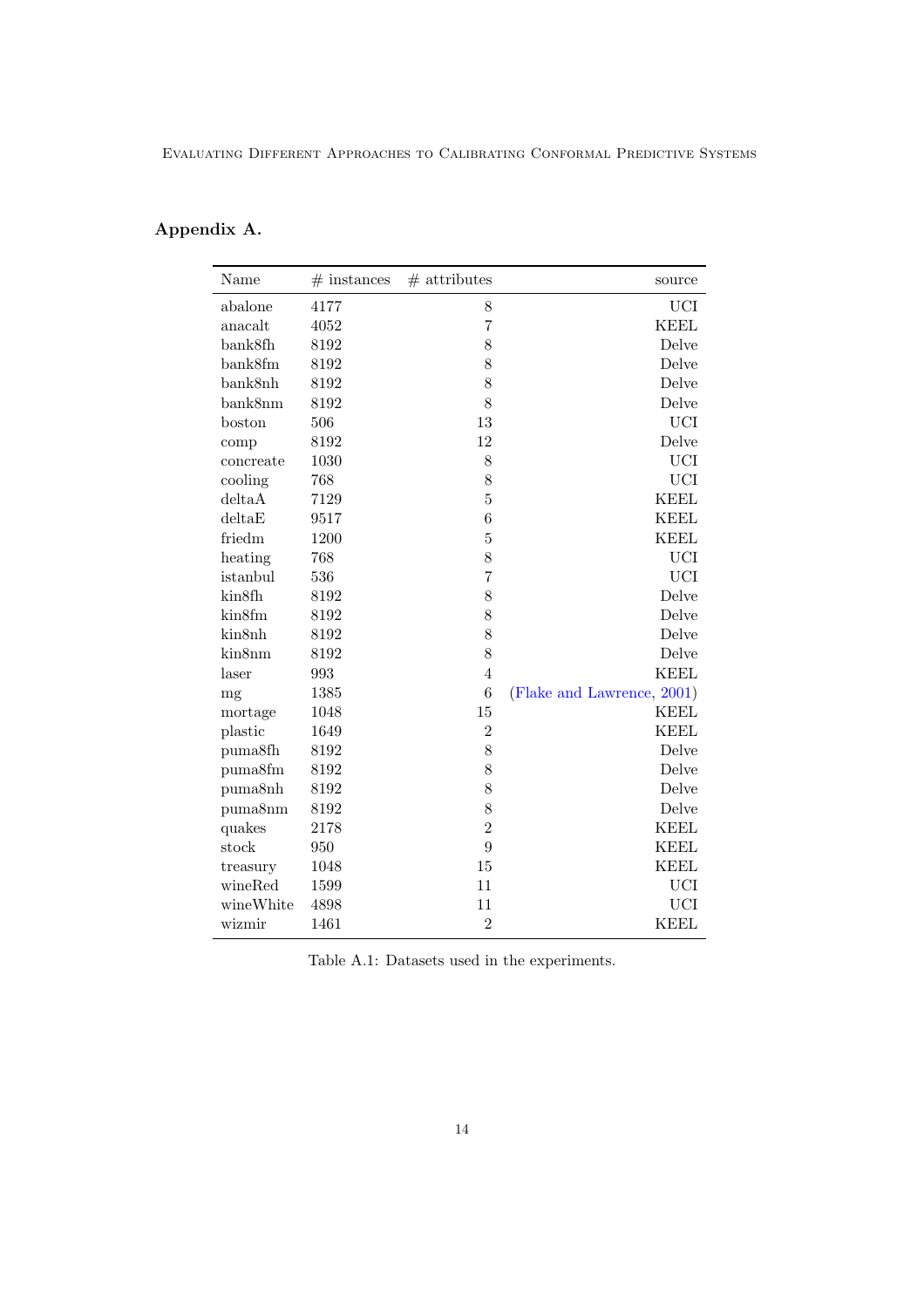|                             | 0.1   | 0.2   | 0.3   | 0.4   | 0.5   | 0.6       | 0.7   | 0.8   | 0.9   | <b>OOB</b> |
|-----------------------------|-------|-------|-------|-------|-------|-----------|-------|-------|-------|------------|
|                             |       |       |       |       |       |           |       |       |       |            |
| abalone                     | 0.044 | 0.042 | 0.041 | 0.042 | 0.041 | 0.040     | 0.040 | 0.041 | 0.040 | 0.040      |
| anacalt                     | 0.020 | 0.015 | 0.012 | 0.010 | 0.009 | 0.009     | 0.009 | 0.008 | 0.008 | 0.008      |
| bank8fh                     | 0.059 | 0.056 | 0.055 | 0.054 | 0.054 | 0.054     | 0.053 | 0.054 | 0.053 | 0.053      |
| bank8fm                     | 0.042 | 0.037 | 0.035 | 0.034 | 0.033 | 0.032     | 0.032 | 0.032 | 0.031 | 0.031      |
| bank8nh                     | 0.060 | 0.058 | 0.057 | 0.057 | 0.057 | 0.057     | 0.057 | 0.056 | 0.056 | 0.057      |
| bank8nm                     | 0.032 | 0.030 | 0.028 | 0.028 | 0.028 | 0.027     | 0.027 | 0.026 | 0.026 | 0.026      |
| boston                      | 0.066 | 0.051 | 0.047 | 0.045 | 0.044 | 0.042     | 0.043 | 0.039 | 0.040 | 0.039      |
| comp                        | 0.018 | 0.017 | 0.016 | 0.016 | 0.016 | 0.015     | 0.015 | 0.015 | 0.015 | 0.015      |
| concreate                   | 0.074 | 0.065 | 0.057 | 0.054 | 0.051 | 0.048     | 0.048 | 0.043 | 0.042 | 0.041      |
| cooling                     | 0.038 | 0.031 | 0.029 | 0.026 | 0.026 | 0.024     | 0.024 | 0.025 | 0.022 | 0.022      |
| deltaA                      | 0.021 | 0.021 | 0.020 | 0.020 | 0.020 | 0.020     | 0.020 | 0.020 | 0.020 | 0.020      |
| delta E                     | 0.030 | 0.029 | 0.029 | 0.029 | 0.029 | 0.029     | 0.029 | 0.029 | 0.029 | 0.029      |
| friedm                      | 0.059 | 0.055 | 0.052 | 0.048 | 0.046 | 0.047     | 0.046 | 0.045 | 0.045 | 0.043      |
| heating                     | 0.034 | 0.026 | 0.019 | 0.017 | 0.017 | 0.014     | 0.013 | 0.012 | 0.012 | 0.011      |
| istanbul                    | 0.047 | 0.045 | 0.045 | 0.044 | 0.047 | 0.044     | 0.044 | 0.043 | 0.045 | 0.043      |
| kin8fh                      | 0.048 | 0.046 | 0.045 | 0.044 | 0.044 | 0.043     | 0.043 | 0.043 | 0.043 | 0.043      |
| kin8fm                      | 0.036 | 0.032 | 0.031 | 0.030 | 0.029 | $0.028\,$ | 0.027 | 0.027 | 0.026 | 0.026      |
| kin8nh                      | 0.080 | 0.077 | 0.077 | 0.075 | 0.075 | 0.074     | 0.073 | 0.073 | 0.073 | 0.073      |
| kin8nm                      | 0.075 | 0.071 | 0.068 | 0.066 | 0.065 | 0.064     | 0.063 | 0.063 | 0.062 | 0.061      |
| laser                       | 0.031 | 0.023 | 0.018 | 0.018 | 0.017 | 0.015     | 0.015 | 0.014 | 0.013 | 0.013      |
| mg                          | 0.068 | 0.060 | 0.054 | 0.052 | 0.049 | 0.047     | 0.047 | 0.046 | 0.043 | 0.044      |
| mortage                     | 0.013 | 0.009 | 0.007 | 0.006 | 0.005 | 0.005     | 0.005 | 0.005 | 0.004 | 0.004      |
| plastic                     | 0.101 | 0.097 | 0.098 | 0.100 | 0.097 | 0.098     | 0.101 | 0.099 | 0.098 | 0.097      |
| puma8fh                     | 0.087 | 0.085 | 0.084 | 0.084 | 0.083 | 0.083     | 0.083 | 0.083 | 0.082 | 0.082      |
| $\upmu \text{m}a8\text{fm}$ | 0.058 | 0.052 | 0.049 | 0.047 | 0.046 | 0.045     | 0.044 | 0.043 | 0.043 | 0.043      |
| puma8nh                     | 0.094 | 0.089 | 0.088 | 0.086 | 0.085 | 0.084     | 0.083 | 0.083 | 0.083 | 0.082      |
| puma8nm                     | 0.079 | 0.070 | 0.066 | 0.063 | 0.060 | 0.059     | 0.057 | 0.057 | 0.055 | 0.055      |
| quakes                      | 0.099 | 0.097 | 0.099 | 0.099 | 0.098 | 0.098     | 0.098 | 0.097 | 0.097 | 0.097      |
| stock                       | 0.036 | 0.025 | 0.023 | 0.019 | 0.019 | 0.017     | 0.017 | 0.016 | 0.015 | 0.014      |
| treasury                    | 0.011 | 0.009 | 0.008 | 0.007 | 0.006 | 0.006     | 0.005 | 0.005 | 0.005 | 0.004      |
| wineRed                     | 0.074 | 0.072 | 0.070 | 0.069 | 0.068 | 0.066     | 0.066 | 0.064 | 0.064 | 0.063      |
| wineWhite                   | 0.067 | 0.064 | 0.063 | 0.062 | 0.060 | 0.059     | 0.058 | 0.056 | 0.056 | 0.055      |
| wizmir                      | 0.018 | 0.015 | 0.013 | 0.013 | 0.013 | 0.012     | 0.012 | 0.012 | 0.012 | 0.011      |

Table A.2: Mean CRPS for each dataset and training fraction size with  $\hat{\sigma} = 1$ .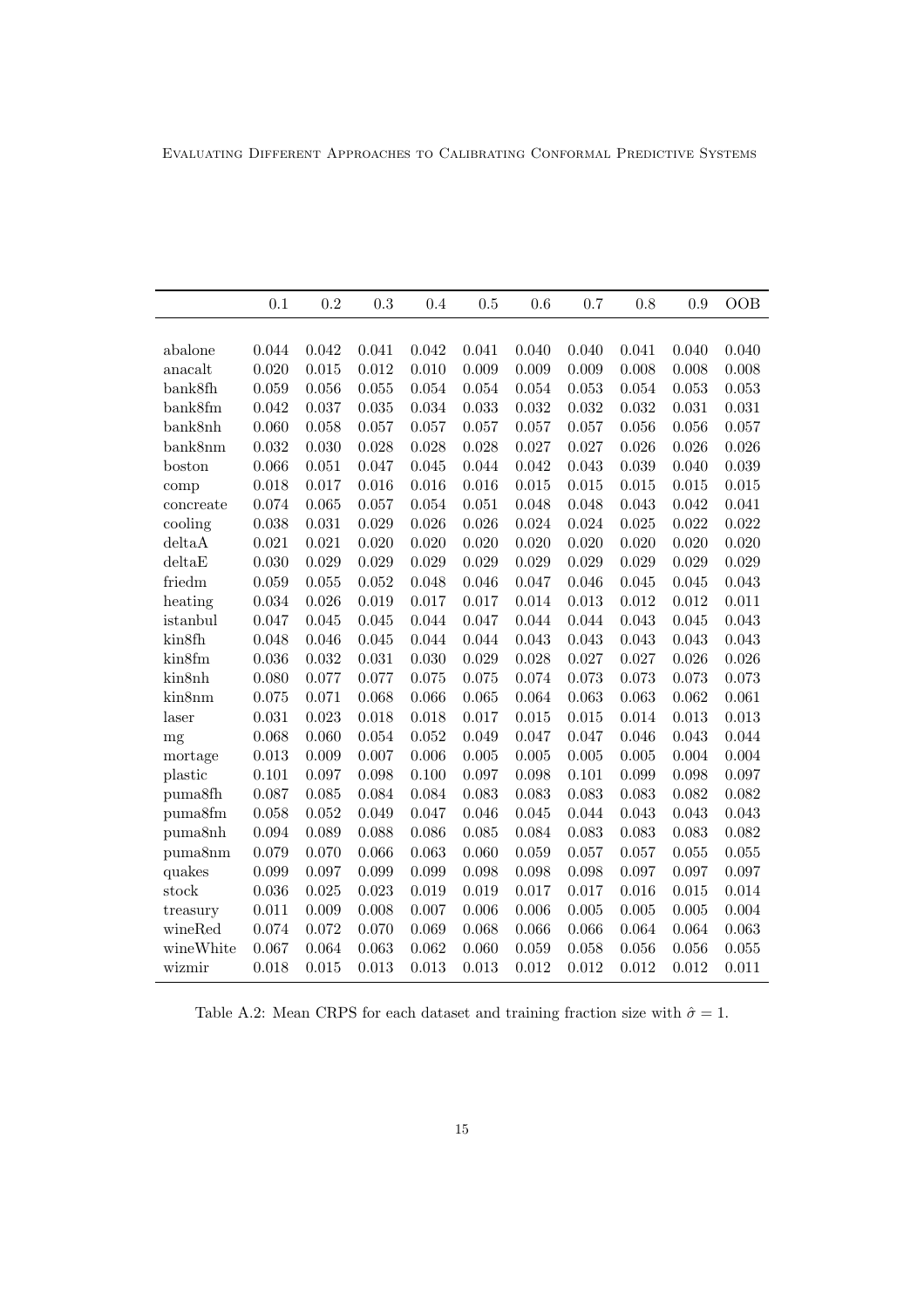|                     | 0.1            | 0.2            | 0.3            | 0.4                  | $0.5\,$        | 0.6            | 0.7                  | 0.8            | 0.9            | OOB            |
|---------------------|----------------|----------------|----------------|----------------------|----------------|----------------|----------------------|----------------|----------------|----------------|
|                     |                |                |                |                      |                |                |                      |                |                |                |
| abalone             | 0.043          | 0.041          | 0.040          | 0.041                | 0.041          | 0.039          | 0.039                | 0.040          | 0.039          | 0.039          |
| anacalt             | 0.018          | 0.014          | 0.011          | 0.009                | 0.009          | 0.009          | 0.008                | 0.008          | 0.007          | 0.008          |
| bank8fh             | 0.059<br>0.042 | 0.057<br>0.038 | 0.056          | $\,0.054\,$<br>0.035 | 0.054<br>0.033 | 0.054<br>0.033 | 0.053<br>$\,0.032\,$ | 0.054          | 0.053<br>0.031 | 0.053          |
| bank8fm             | 0.060          |                | 0.035          |                      |                |                |                      | 0.032          |                | 0.031          |
| bank8nh             | 0.032          | 0.058<br>0.030 | 0.057<br>0.028 | 0.057<br>0.027       | 0.057<br>0.028 | 0.057<br>0.026 | 0.056<br>0.026       | 0.056<br>0.026 | 0.056<br>0.026 | 0.056          |
| bank8nm             | 0.065          | 0.051          | 0.046          | 0.044                | 0.043          | 0.041          | 0.041                | 0.038          | 0.039          | 0.025<br>0.038 |
| boston              | 0.018          | 0.017          | 0.016          | 0.016                | 0.016          | 0.015          | 0.015                | 0.015          | 0.015          | 0.015          |
| comp                |                |                |                |                      |                |                |                      |                |                |                |
| concreate           | 0.073<br>0.037 | 0.063<br>0.029 | 0.056<br>0.028 | 0.053<br>0.025       | 0.050<br>0.025 | 0.046<br>0.023 | 0.046<br>0.023       | 0.042<br>0.024 | 0.041<br>0.021 | 0.040<br>0.021 |
| cooling<br>deltaA   | 0.021          | 0.020          | 0.020          | 0.020                | 0.020          | 0.020          | 0.020                | 0.019          | 0.020          | 0.019          |
| delta E             | 0.030          | 0.029          | 0.029          | 0.029                | 0.029          | 0.029          | 0.029                | 0.029          | 0.029          | 0.029          |
| friedm              | 0.060          | 0.056          | 0.052          | 0.048                | 0.047          | 0.047          | 0.046                | 0.046          | 0.045          | 0.044          |
|                     | 0.033          | 0.025          | 0.019          | 0.017                | 0.016          | 0.014          | 0.013                | 0.012          | 0.011          | 0.011          |
| heating             | 0.047          | 0.045          | 0.045          | 0.044                | 0.047          | 0.044          | 0.044                | 0.043          | 0.045          | 0.043          |
| istanbul<br>kin8fh  | 0.048          | 0.046          | 0.045          | 0.044                | 0.044          | 0.043          | 0.043                | 0.043          | 0.042          | 0.042          |
| kin8fm              | 0.036          | 0.033          | 0.031          | 0.029                | 0.029          | 0.028          | 0.027                | 0.027          | 0.026          | 0.026          |
| kin8nh              | 0.079          | 0.077          | 0.076          | 0.074                | 0.074          | 0.074          | 0.073                | 0.073          | 0.072          | 0.072          |
| kin8nm              | $0.075\,$      | 0.070          | 0.067          | 0.066                | 0.064          | 0.064          | 0.062                | 0.062          | 0.061          | 0.060          |
| laser               | 0.029          | 0.022          | 0.017          | 0.017                | 0.016          | 0.014          | 0.014                | 0.013          | 0.012          | 0.012          |
| mg                  | 0.063          | 0.056          | 0.050          | 0.047                | 0.044          | 0.042          | 0.042                | 0.041          | 0.038          | 0.039          |
| mortage             | 0.012          | 0.009          | 0.007          | 0.006                | 0.005          | 0.005          | 0.005                | 0.005          | 0.004          | 0.004          |
| plastic             | 0.106          | 0.100          | 0.100          | 0.101                | 0.098          | 0.100          | 0.102                | 0.100          | 0.100          | 0.098          |
| puma <sub>8fh</sub> | 0.087          | 0.084          | 0.083          | 0.083                | 0.082          | 0.082          | 0.082                | 0.082          | 0.081          | 0.081          |
| puma8fm             | 0.059          | 0.053          | 0.049          | 0.048                | 0.046          | 0.045          | 0.044                | 0.044          | 0.043          | 0.043          |
| puma8nh             | 0.093          | 0.089          | 0.087          | 0.085                | 0.084          | 0.083          | 0.082                | 0.082          | 0.082          | 0.082          |
| puma8nm             | 0.078          | 0.070          | 0.066          | 0.063                | 0.060          | 0.059          | 0.057                | 0.057          | 0.055          | 0.055          |
| quakes              | 0.100          | 0.099          | 0.100          | 0.100                | 0.098          | 0.099          | 0.100                | 0.098          | 0.098          | 0.098          |
| stock               | 0.035          | 0.024          | 0.022          | 0.019                | 0.018          | 0.017          | 0.017                | 0.015          | 0.015          | 0.014          |
| treasury            | 0.011          | 0.009          | 0.007          | 0.007                | 0.006          | 0.006          | 0.005                | 0.005          | 0.005          | 0.004          |
| wineRed             | 0.074          | 0.072          | 0.069          | 0.068                | 0.067          | 0.065          | 0.064                | 0.062          | 0.062          | 0.062          |
| wineWhite           | 0.067          | 0.064          | 0.062          | 0.061                | 0.058          | 0.058          | 0.057                | 0.055          | 0.054          | 0.053          |
| wizmir              | 0.018          | 0.015          | 0.013          | 0.013                | 0.013          | 0.012          | 0.012                | 0.012          | 0.012          | 0.011          |

Table A.3: Mean CRPS for each dataset and training fraction size when the variance was used to determine  $\hat{\sigma}$ .